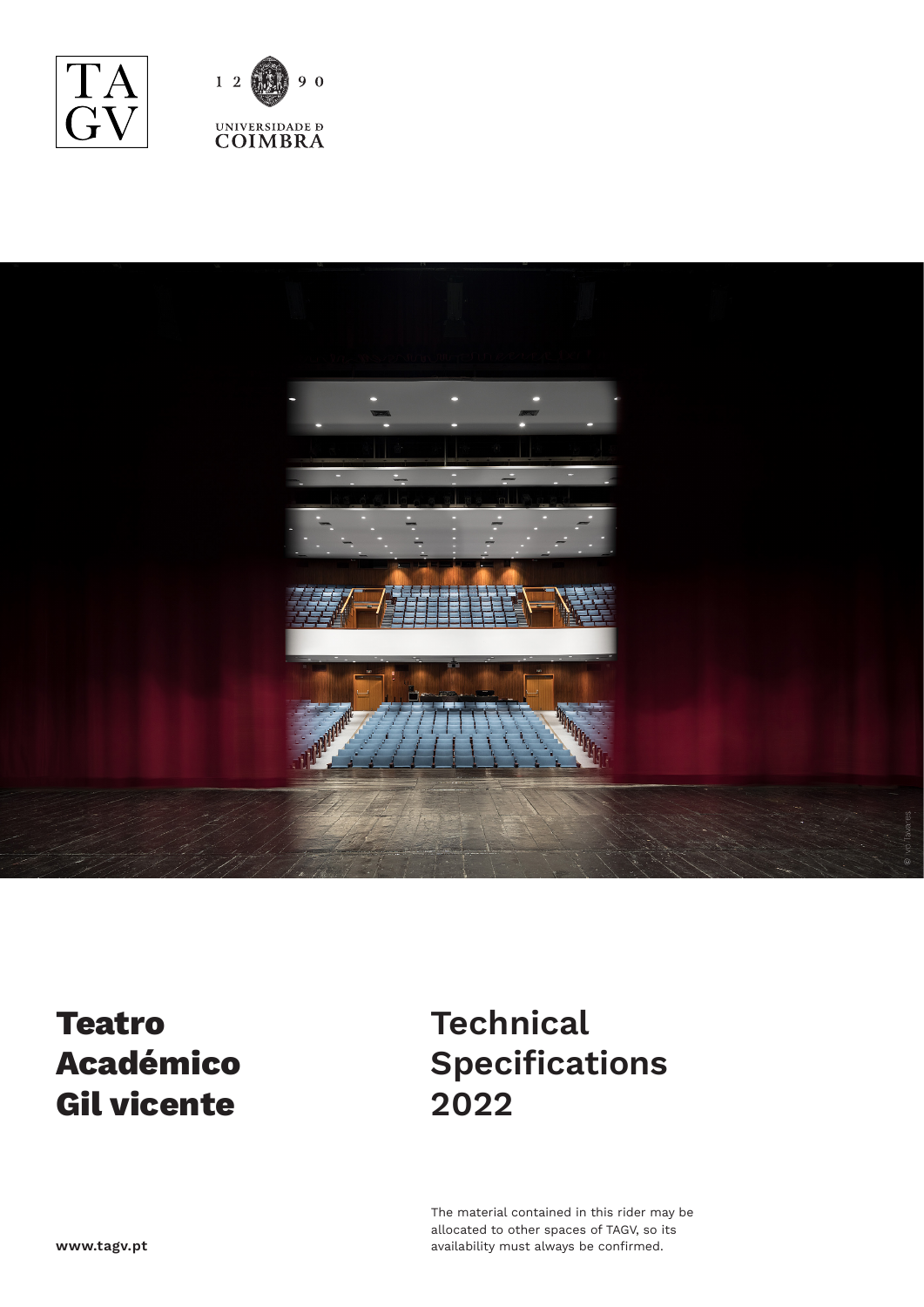| <b>Teatro</b><br><b>Académico</b><br><b>Gil vicente</b> | ©TAGV 2022                                                                                                                                                                                                                                                                            | 2 |
|---------------------------------------------------------|---------------------------------------------------------------------------------------------------------------------------------------------------------------------------------------------------------------------------------------------------------------------------------------|---|
| <b>Auditorium</b>                                       | Seats $-764$<br>$\rightarrow$ Stalls - 437<br>$\rightarrow$ Circle - 327<br>$\rightarrow$ Wheelchair spaces (stalls only) - 4<br>$\rightarrow$ 2 flights of stairs to access the stage,<br>one on each side                                                                           |   |
| <b>Stage dimensions</b>                                 | Width<br>$14,60$ m $-$ Apron<br>12,60 m (grand drape) - Proscenium<br>12 m (backdrop) - Upstage<br><b>Depth</b><br>$13,5$ m $-$ Total depth<br>$12 m - Distance from the apron to the$<br>backdrop<br>$1,5 m -$ Apron<br><b>Height</b><br>$14,50$ m $-$ Back wall<br>7 m - Proscenium |   |
| <b>Stage slope</b>                                      | $-3%$                                                                                                                                                                                                                                                                                 |   |
| <b>Orchestra Pit</b>                                    | N/A                                                                                                                                                                                                                                                                                   |   |
| <b>Cargo lift</b><br>platform                           | <b>Dimensions</b><br>2,70m X 1,75m X 2m<br><b>Speed</b><br>fixed<br><b>Position</b><br>backwall                                                                                                                                                                                       |   |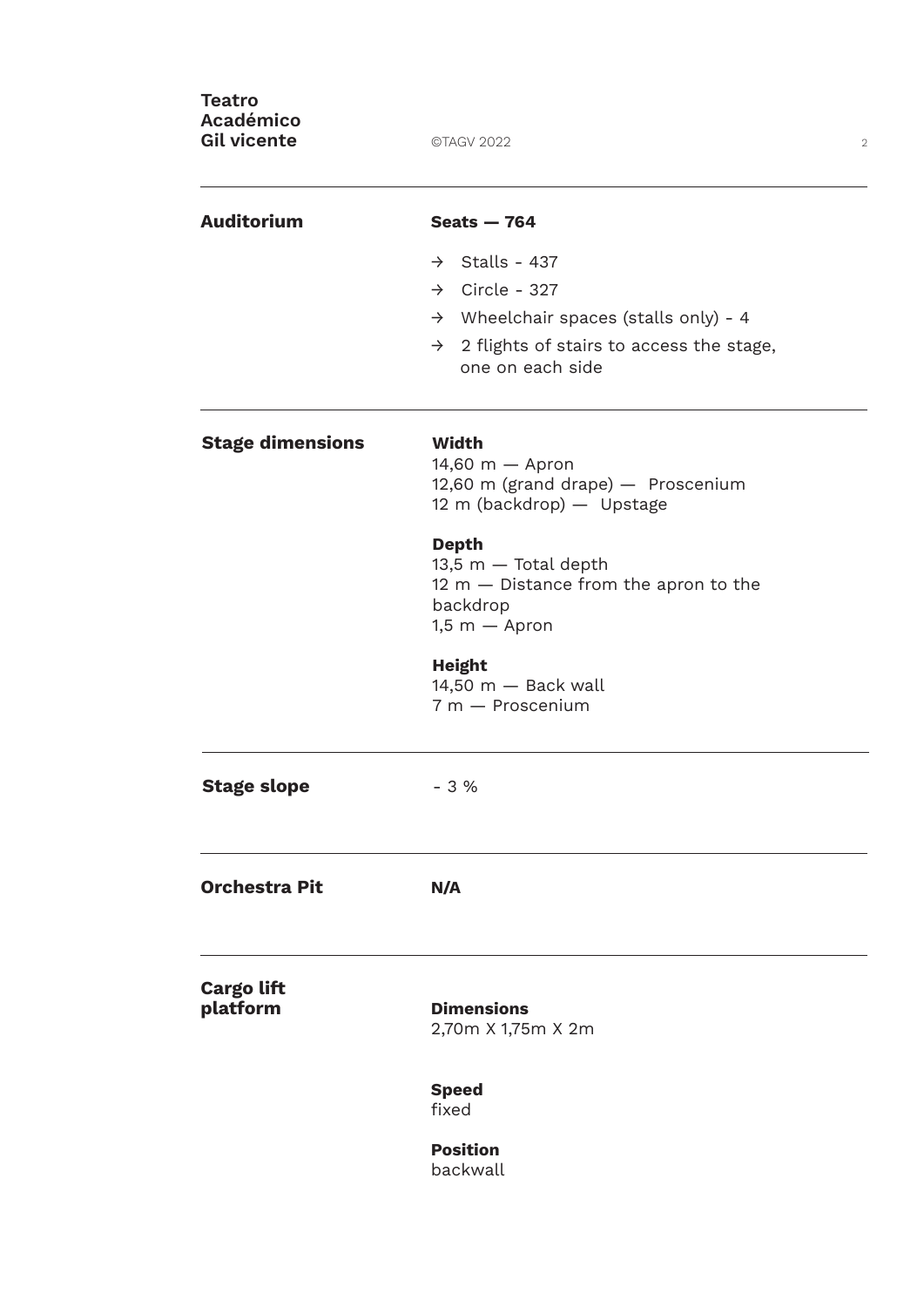| <b>Teatro</b><br><b>Académico</b><br><b>Gil vicente</b> | ©TAGV 2022                                                                                              |  |
|---------------------------------------------------------|---------------------------------------------------------------------------------------------------------|--|
| <b>Rigging and other</b><br>equipment                   | $\rightarrow$ 3 lighting counter-weighted line sets<br>$-12$ m long                                     |  |
|                                                         | 18 motorized line sets, fixed speed<br>$\rightarrow$<br>(only 6 ready for lighting purpose) - 14 m long |  |
|                                                         | 3 lighting catwalks - 14 m long<br>$\rightarrow$                                                        |  |
|                                                         | 1 Genie powered aerial platform / max.<br>$\rightarrow$<br>working height $-6$ m                        |  |
|                                                         | 3 rung ladders - 5 m, 3 m and 1 m<br>$\rightarrow$                                                      |  |
|                                                         | 10 lighting towers $-$ 3 m height<br>$\rightarrow$                                                      |  |
|                                                         | 2 lighting towers $-2$ m heigth<br>$\rightarrow$                                                        |  |
|                                                         | 28 stage platforms 1 m X 2 m, scissor legs<br>$\rightarrow$                                             |  |
|                                                         | 9 stage platforms 1 m x 2 m, fixed legs<br>$\rightarrow$                                                |  |
| <b>Stage drapes</b>                                     | $\rightarrow$ 10 black legs                                                                             |  |
| and soft goods                                          | 5 black borders<br>$\rightarrow$                                                                        |  |
|                                                         | 2 black backdrops<br>$\rightarrow$                                                                      |  |
|                                                         | 1 bordeaux velour grand drape – traveler<br>$\rightarrow$                                               |  |
|                                                         | 1 main border - adjustable in height<br>$\rightarrow$                                                   |  |
|                                                         | 1 PVC white cyclorama – 11m X 8m<br>$\rightarrow$<br>- not suitable for retro projection                |  |
|                                                         | 2 black travellers<br>$\rightarrow$                                                                     |  |
|                                                         | 6 rolls of marley floor black/grey<br>$\rightarrow$<br>1,60 m X 12,30 m                                 |  |
|                                                         | 2 rolls of marley floor black/grey 1,60 m X 15 m<br>$\rightarrow$                                       |  |
| <b>Orchestra</b><br>equipment                           | $\rightarrow$ 90 chairs without arms                                                                    |  |
|                                                         | 60 black Director chairs<br>$\rightarrow$                                                               |  |
|                                                         | 20 black chairs with white legs<br>$\rightarrow$                                                        |  |
|                                                         | 1 music stand for the director with non-skid<br>$\rightarrow$<br>and anti-noise coating                 |  |
|                                                         | 4 tall barstools<br>$\rightarrow$                                                                       |  |
|                                                         | 4 tall barstools<br>$\rightarrow$                                                                       |  |
|                                                         | 1 Grand piano Steinway & Sons, model D-274<br>$\rightarrow$                                             |  |
|                                                         | 2 piano stools, adjustable in height<br>$\rightarrow$                                                   |  |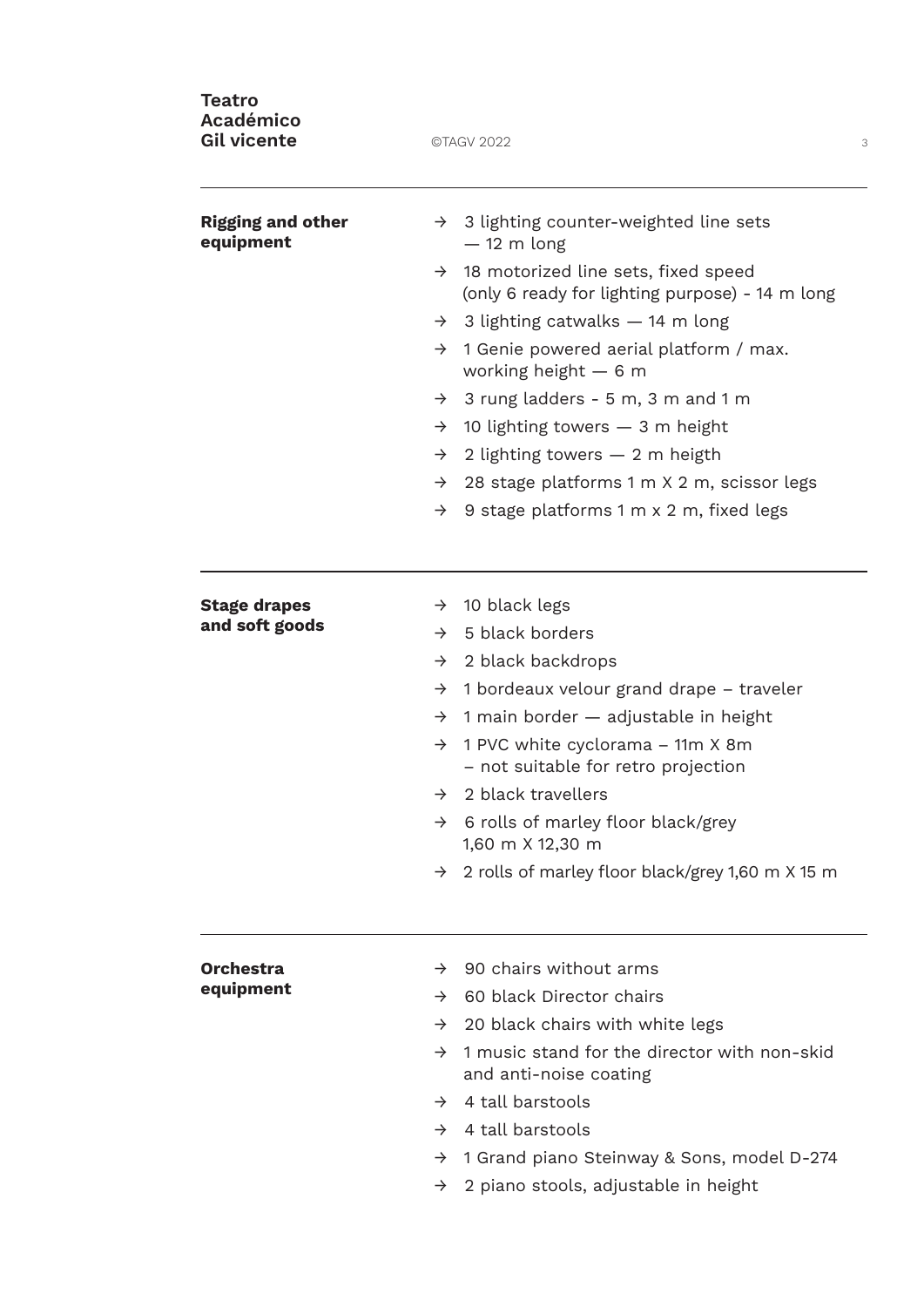| <b>Teatro</b><br><b>Académico</b><br><b>Gil vicente</b> | ©TAGV 2022<br>$\overline{4}$                                                                                                                                                          |  |  |
|---------------------------------------------------------|---------------------------------------------------------------------------------------------------------------------------------------------------------------------------------------|--|--|
| <b>Intercom system</b>                                  | $\rightarrow$ 1 ASL Master station with 2 channels                                                                                                                                    |  |  |
|                                                         | $\rightarrow$ Understage - 4 positions                                                                                                                                                |  |  |
|                                                         | Stage $-4$ positions<br>$\rightarrow$                                                                                                                                                 |  |  |
|                                                         | $1st$ catwalk $-2$ positions<br>$\rightarrow$                                                                                                                                         |  |  |
|                                                         | $2^{nd}$ catwalk $-2$ positions<br>$\rightarrow$                                                                                                                                      |  |  |
|                                                         | $3^{rd}$ catwalk $-2$ positions<br>$\rightarrow$                                                                                                                                      |  |  |
|                                                         | $Grid - 2 positions$<br>$\rightarrow$                                                                                                                                                 |  |  |
|                                                         | $\rightarrow$ Follow Spot $-$ 1 position                                                                                                                                              |  |  |
|                                                         | Régie - 2 positions<br>$\rightarrow$                                                                                                                                                  |  |  |
| <b>Rehearsal room</b>                                   | $\rightarrow$ 3 m - Height                                                                                                                                                            |  |  |
|                                                         | $\rightarrow$ 8,20 m - Lenght                                                                                                                                                         |  |  |
|                                                         | $\rightarrow$ 5,60 m - Width                                                                                                                                                          |  |  |
| <b>Dressing rooms</b>                                   | 2 collective dressing rooms can accomodate<br>$\rightarrow$<br>up to 12 persons $-$ floor -1<br>$\rightarrow$ 1 individual dressing room can accomodate<br>up to 4 persons - floor -1 |  |  |
|                                                         | 6 individual dressing rooms can accomodate<br>$\rightarrow$<br>up to 4 persons $-$ floor 0                                                                                            |  |  |
| <b>Stage lighting</b>                                   | <b>Lighting control console</b>                                                                                                                                                       |  |  |
| equipment                                               | 1 grandMA3 OnPC Command Wing<br>$\rightarrow$                                                                                                                                         |  |  |
|                                                         | $\rightarrow$ 1 ETC $-$ CONGO KID                                                                                                                                                     |  |  |
|                                                         | <b>Lighting fixtures</b>                                                                                                                                                              |  |  |
|                                                         | $\rightarrow$ 4 Moving Head LEDING BSW LED Ronin R35 350W                                                                                                                             |  |  |
|                                                         | → 14 ETC ColorSource CYC (LED)                                                                                                                                                        |  |  |
|                                                         | 40 PAR64, 1kW (CP60, CP61, CP62)<br>$\rightarrow$                                                                                                                                     |  |  |
|                                                         | 32 Strand Cantata 1kW PC (w/ barndoors)<br>$\rightarrow$                                                                                                                              |  |  |
|                                                         | 6 Harmony, 1kW (w/o barndoors)<br>$\rightarrow$                                                                                                                                       |  |  |
|                                                         | 6 PC Lighting, 2kW (w/o barndoors)<br>$\rightarrow$                                                                                                                                   |  |  |
|                                                         | $\rightarrow$ 7 Strand Cantata 11/26, 1kW (12 diaphragms,<br>6 gobo holders) - fixed on catwalk                                                                                       |  |  |
|                                                         | $\rightarrow$ 7 Strand Cantata 18/32, 1kW - fixed<br>on catwalk                                                                                                                       |  |  |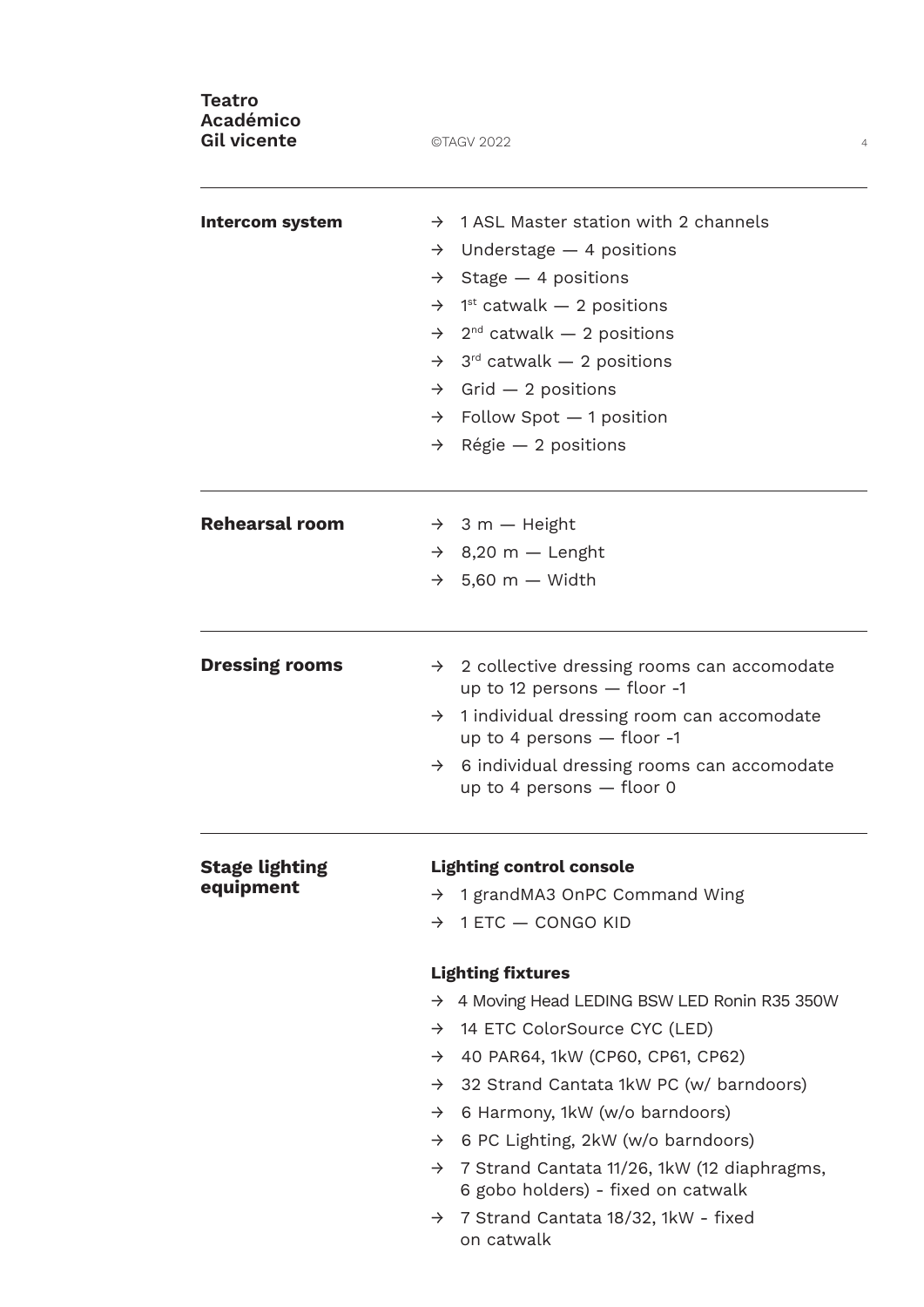### **Teatro Académico Gil vicente CIAGV 2022** 5

- → 2 Strand ALTO 2kW (2 diaphragms, 2 gobo holders) - fixed on catwalk
- $\rightarrow$  5 TRITON STUDIO 15/30 fixed on catwalk
- $\rightarrow$  10 ETC Source Four jr 25/50, 575 W
- $\rightarrow$  16 ADB 59Z 16/35, 650 W (6 diaphragms, 12 gobo holders)
- → 1 Chaser ROBERT JULIAT KORRIGAN 1200 W – HMI (w/ gobo holder)
- $\rightarrow$  6 PARLED Triton RGB 36 X 3W
- → 8 PAR LED Leding Supersolar RGBW / Zoom
- → 2 Fog machines JEM ZR22 w/ DMX control

#### **Dimmers**

- → 91 @ 3 KW ROBERT JULIAT TIVOLI dimmers
- → 12 @ 5 KW ROBERT JULIAT TIVOLI dimmers

### **Sound Mixing consoles**

- → Yamaha QL5 + Yamaha Rio 3224-D (64 In, 24 Out)
- → Yamaha MG-16XU
- → Yamaha MG-06X

#### **Speaker system**

- → 14 tops D&B Ti 10L (line array)
- $\rightarrow$  4 subs D&B B4
- $\rightarrow$  4 frontfills D&B E-4
- → 2 amplifiers D&B 30D

#### **Stage monitors**

- → 12 Community XLT 48P (wedge)
- → 2 Community sidefills SLS920 (top) + SBS212 (sub)
- $\rightarrow$  1 Community drumfill SLS920 (top) + SBS112 (sub)
- $\rightarrow$  Crown amplification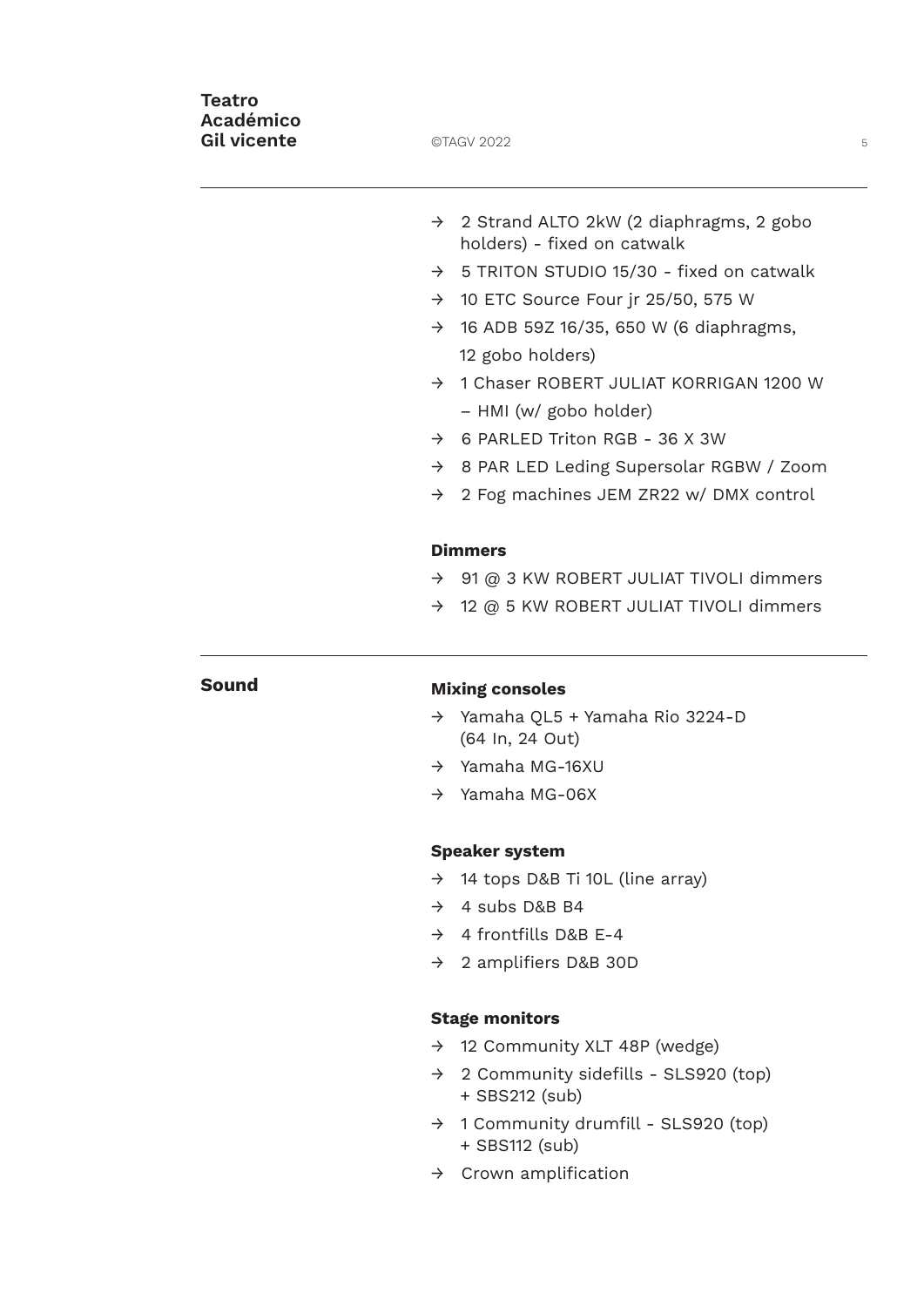#### **Signal processors**

- $\rightarrow$  1 Reverb Yamaha Pro R3
- → 1 Yamaha SPX 1000 (effects processor)
- → 2 Yamaha SPX 990 (effects processor)
- → 1 Delay Yamaha D -1030 Mono
- → 6 Stereo graphic equalizers DBX 2231
- → 2 Stereo compressors DBX 166 LX
- → 2 Quadruple compressor/limiter Klark Teknik DN 504
- → 2 Quadruple Noise Gates Klark Teknik DN 514
- → 1 MOTU 8 Pre
- → 1 Focusrite Scarlett 2i2 1st gen.

#### **Playback and recording equipment**

- → 2 Dual CD players Denon DN- 2000F MKIII
- → 2 Mini-disc player/recorder Denon DN- M2000R
- → 1 DAT player/recorder Sony DTC- 690
- → 1 DAT player/recorder Tascam DA40

#### **Microphones**

- $\rightarrow$  10 SHURF SM 58
- $\rightarrow$  12 SHURE SM 57
- → 2 SHURE Beta 58-A
- → 2 SHURE Beta 57-A
- → 1 SHURE Beta 52-A
- → 1 SHURE Beta 91-A
- $\rightarrow$  4 AKG C547
- $\rightarrow$  6 AKG C391B
- $\rightarrow$  4 AKG C418
- $\rightarrow$  2 AKG D112
- $\rightarrow$  4 SENNHEISER ME-66
- $\rightarrow$  2 SENNHEISER ME-64
- → 2 SENNHEISER E-906
- $\rightarrow$  4 SENNHEISER E-604
- → 8 SENNHEISER EM300 G3 receivers
- $\rightarrow$  8 SENNHEISER SK300 G3
	- body pack transmitters
- → 4 SENNHEISER SKM300-845
	- wireless microphone (super-cardioid)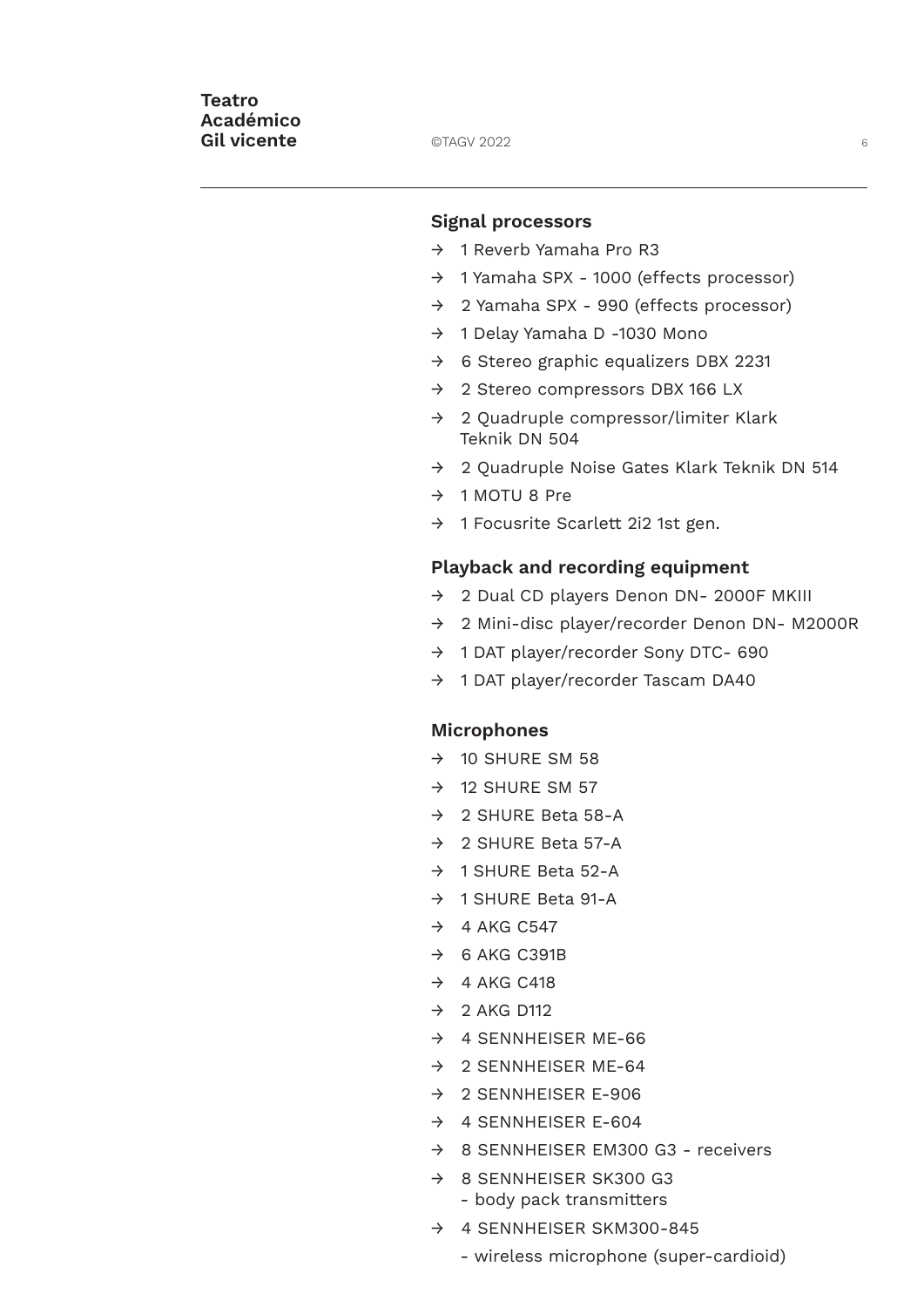| Teatro<br><b>Académico</b><br><b>Gil vicente</b> | ©TAGV 2022<br>$\overline{\mathcal{I}}$                                                            |
|--------------------------------------------------|---------------------------------------------------------------------------------------------------|
|                                                  | $\rightarrow$ 4 SENNHEISER ME-3 - headset microphones                                             |
|                                                  | 4 SENNHEISER ME-4 - lavalier microphones<br>$\rightarrow$                                         |
|                                                  | 6 DPA 4061FM<br>$\rightarrow$                                                                     |
|                                                  | 6 DPA 4066-OL-A-F00-LH<br>$\rightarrow$                                                           |
|                                                  | 4 SHURE CVG18S-B/C Gooseneck + CVD-B base<br>$\rightarrow$                                        |
|                                                  | 12 active DI BSS AR133<br>$\rightarrow$                                                           |
|                                                  | 3 active DI KLARK TEKNIK LBB 100<br>$\rightarrow$                                                 |
|                                                  | <b>Tripods</b>                                                                                    |
|                                                  | $\rightarrow$ 25 large tripods                                                                    |
|                                                  | $\rightarrow$ 10 medium height tripods                                                            |
|                                                  | 3 small tripods<br>$\rightarrow$                                                                  |
| Videoprojection                                  | Projection                                                                                        |
|                                                  | 1 video projector PANASONIC PT-RZ970B<br>$\rightarrow$<br>$(10000$ lumens) $-$ fixed              |
|                                                  | 2 video projectors EPSON H845B - EB-W42<br>$\rightarrow$<br>(4200 lumens) - Lamp ELPLP 96         |
|                                                  | 1 video projector EPSON H721B - EBW32<br>$\rightarrow$<br>(3200 lumens) - Lamp ELPLP 88           |
|                                                  | <b>Players/Recorders</b>                                                                          |
|                                                  | → 1 Blu-Ray player – Pioneer BDP - 140 3D                                                         |
|                                                  | 1 Blu-Ray player - Denon DN 500BD MKI<br>$\rightarrow$                                            |
|                                                  | <b>Transmiters/Receivers</b>                                                                      |
|                                                  | 2 extension kits KRAMER HDMI (PT571 + PT572+)<br>$\rightarrow$                                    |
|                                                  | 1 switcher/scaler KRAMER VP-440 4x1 HDMI<br>$\rightarrow$                                         |
| <b>Cinema</b>                                    | <b>Projectors</b>                                                                                 |
|                                                  | → 1 DCP projector - Christie CP2000<br>- ZX + DOREMI server                                       |
|                                                  | 1 video projector 35/70 mm - Vitoria 8 Super<br>$\rightarrow$<br>Galaxy 160 HS - Horizontal Xenon |
|                                                  | 1 video projector 16 mm - Kinoton FP18D<br>$\rightarrow$                                          |

- → 1 16 mm projector ELMO XP-550
- → 1 Cinema screen 12,80 m X 7 m